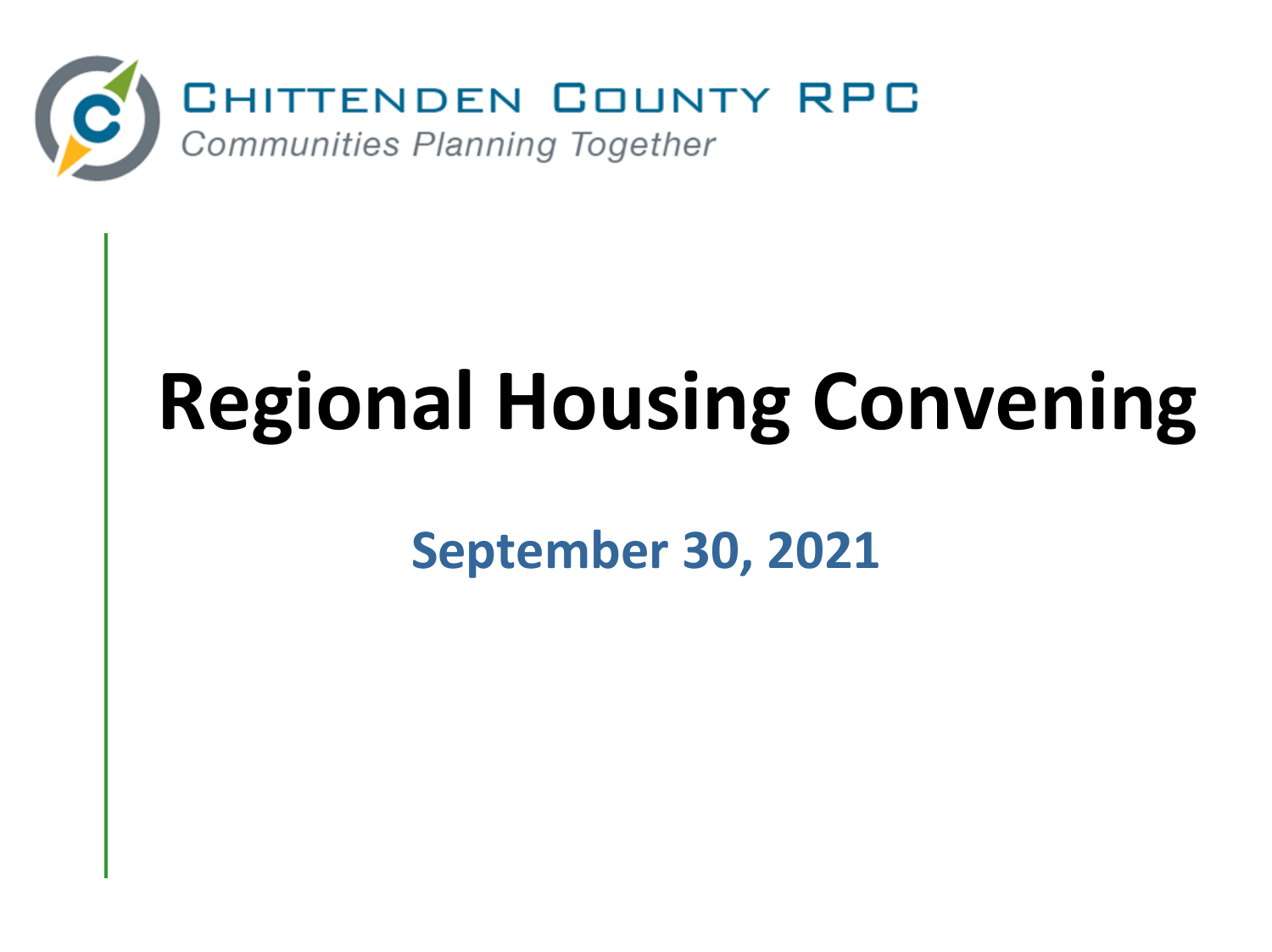## **Agenda**

- **I. Welcome** (5 minutes)
- **II.** Building Homes Together (50 minutes)

- Presentation on results of the first five years of the campaign.

- Looking forward to the next campaign. We'll be looking for feedback on the targets and focus areas for the next round of the campaign.

- **IV. Municipal Round Table** (30 minutes) latest things you are working on, issues, challenges, successes
- **V.** Next Meeting (5 minutes)
- **VI. Other Business**

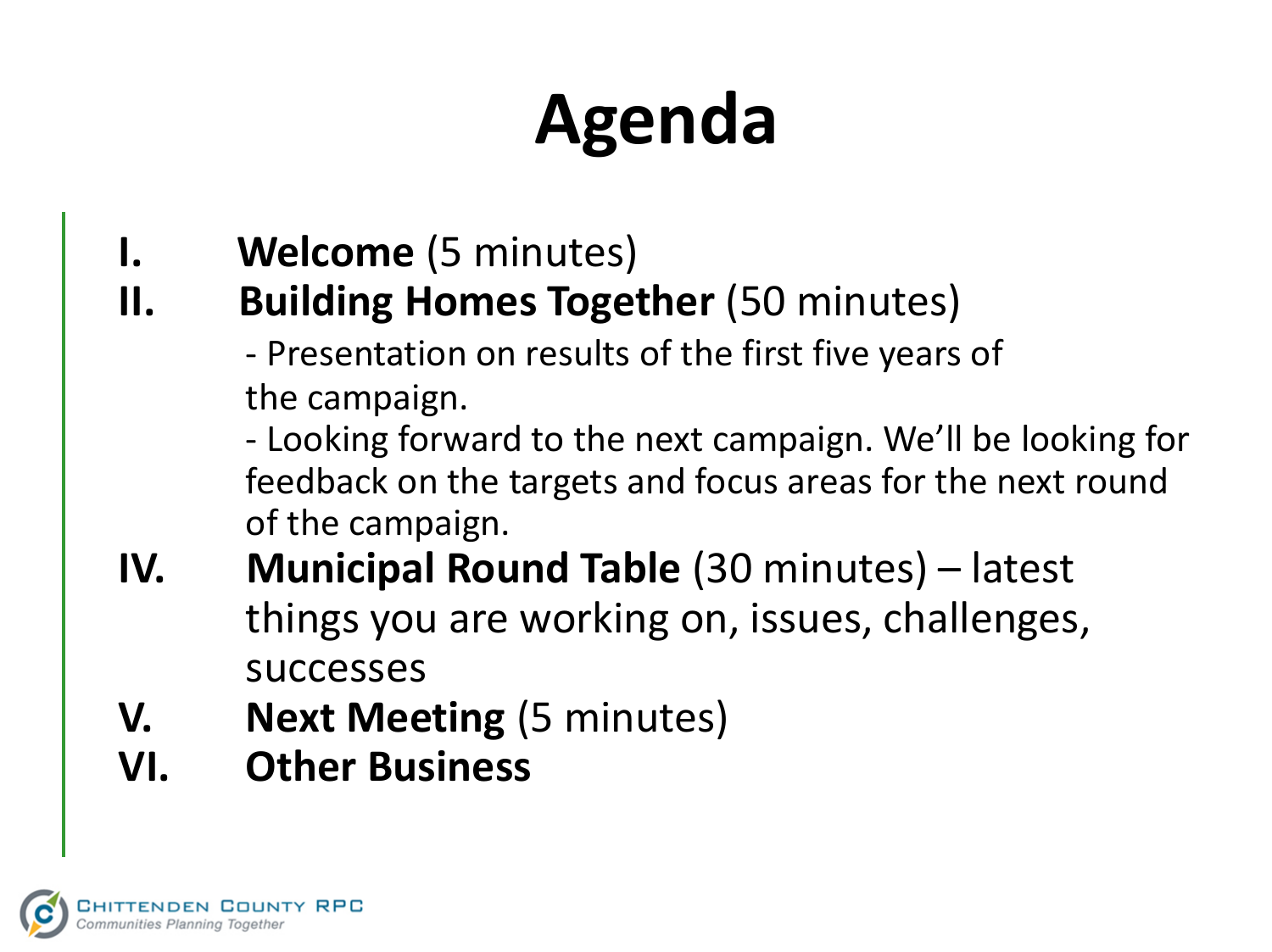

A campaign to strengthen Chittenden County communities

## *SUCCESS*

*"What these past five years have shown is that when we work together with intention, we can reach an ambitious goal."* 

Nancy Owens, Co-President of Evernorth

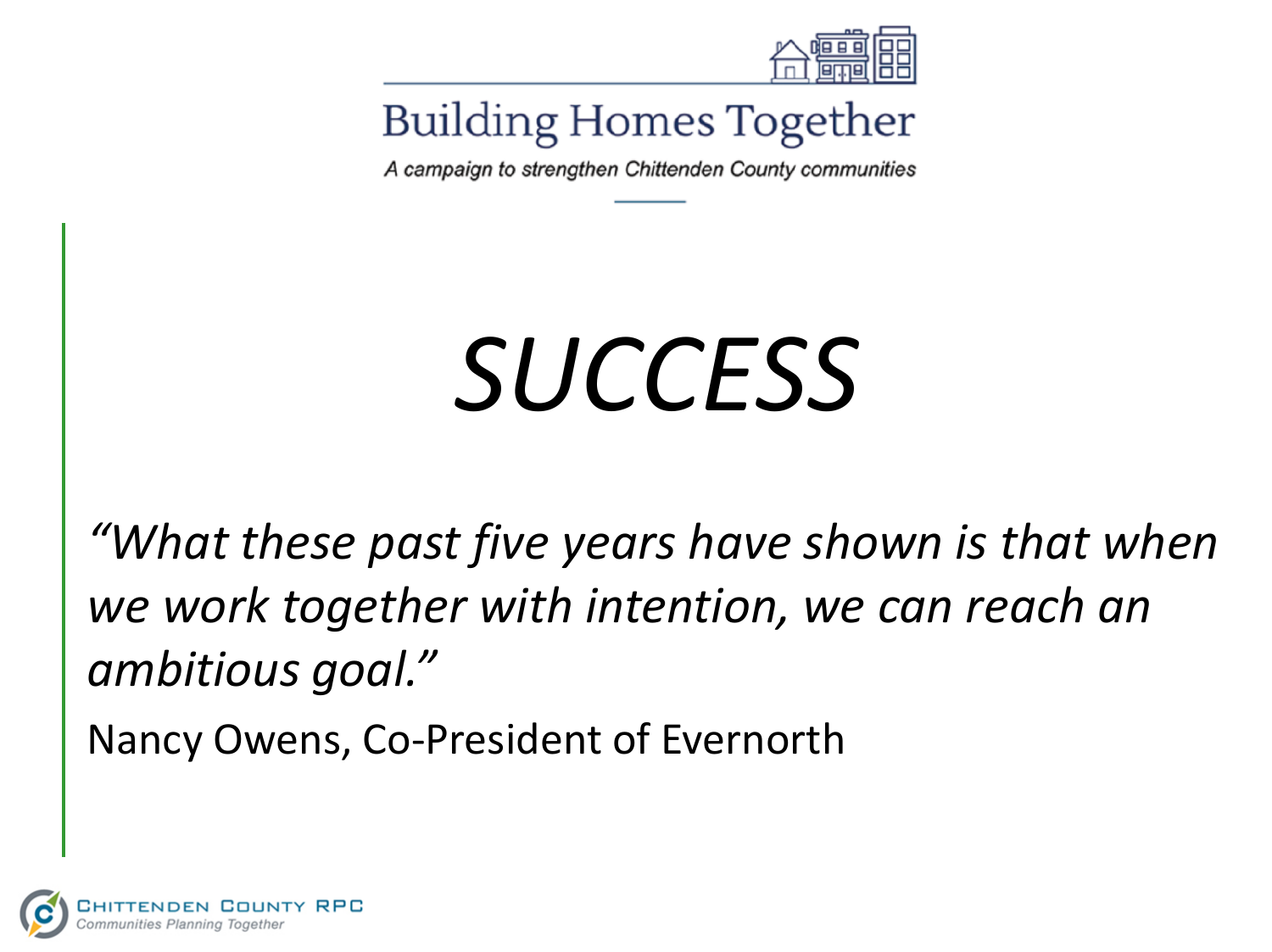

A campaign to strengthen Chittenden County communities

#### **Total New Home Construction**



Average of 700 new homes/year for five years. (Over the five years, 3,659 new homes were built -- a 732 homes/year average.)

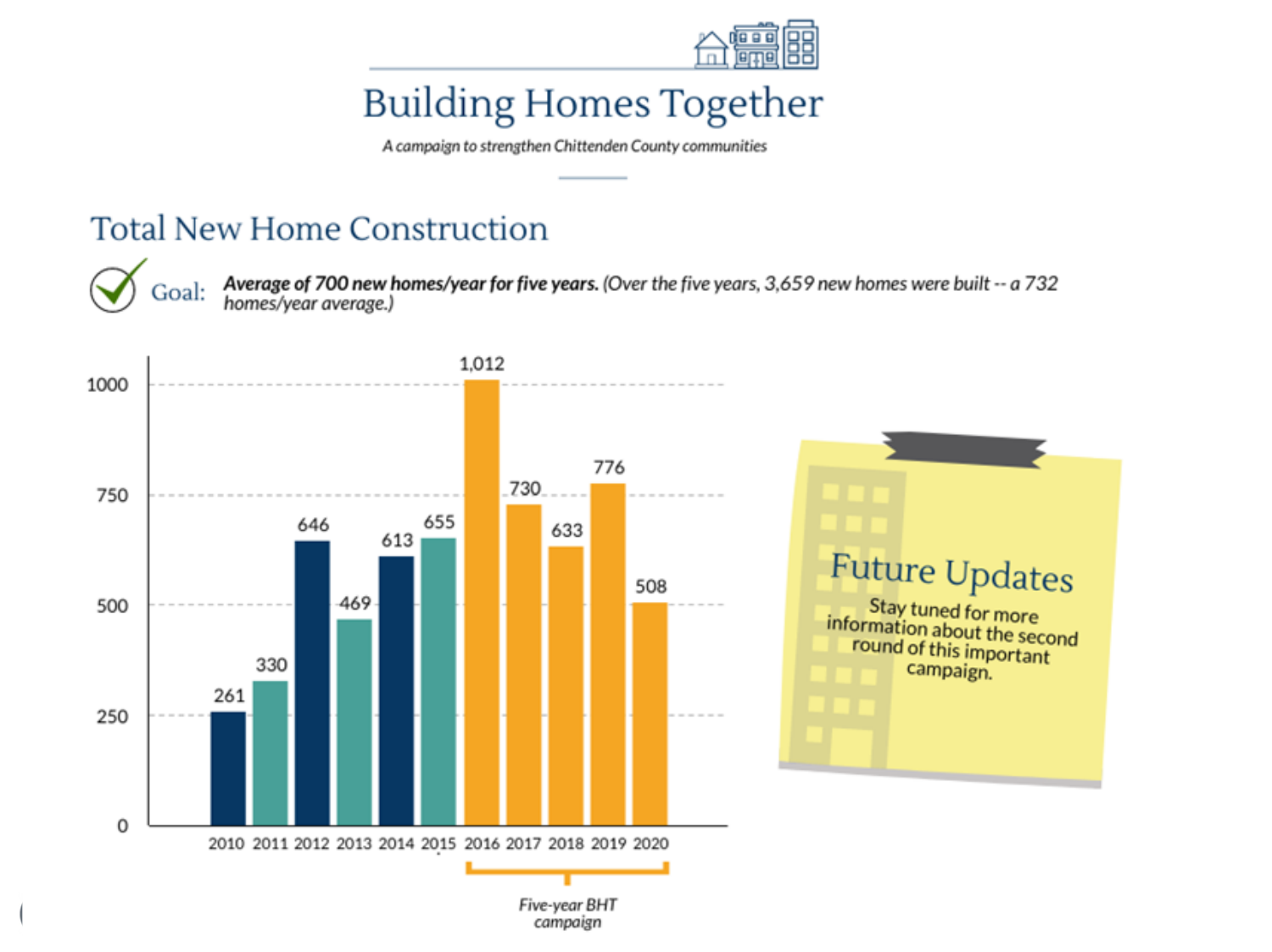

A campaign to strengthen Chittenden County communities



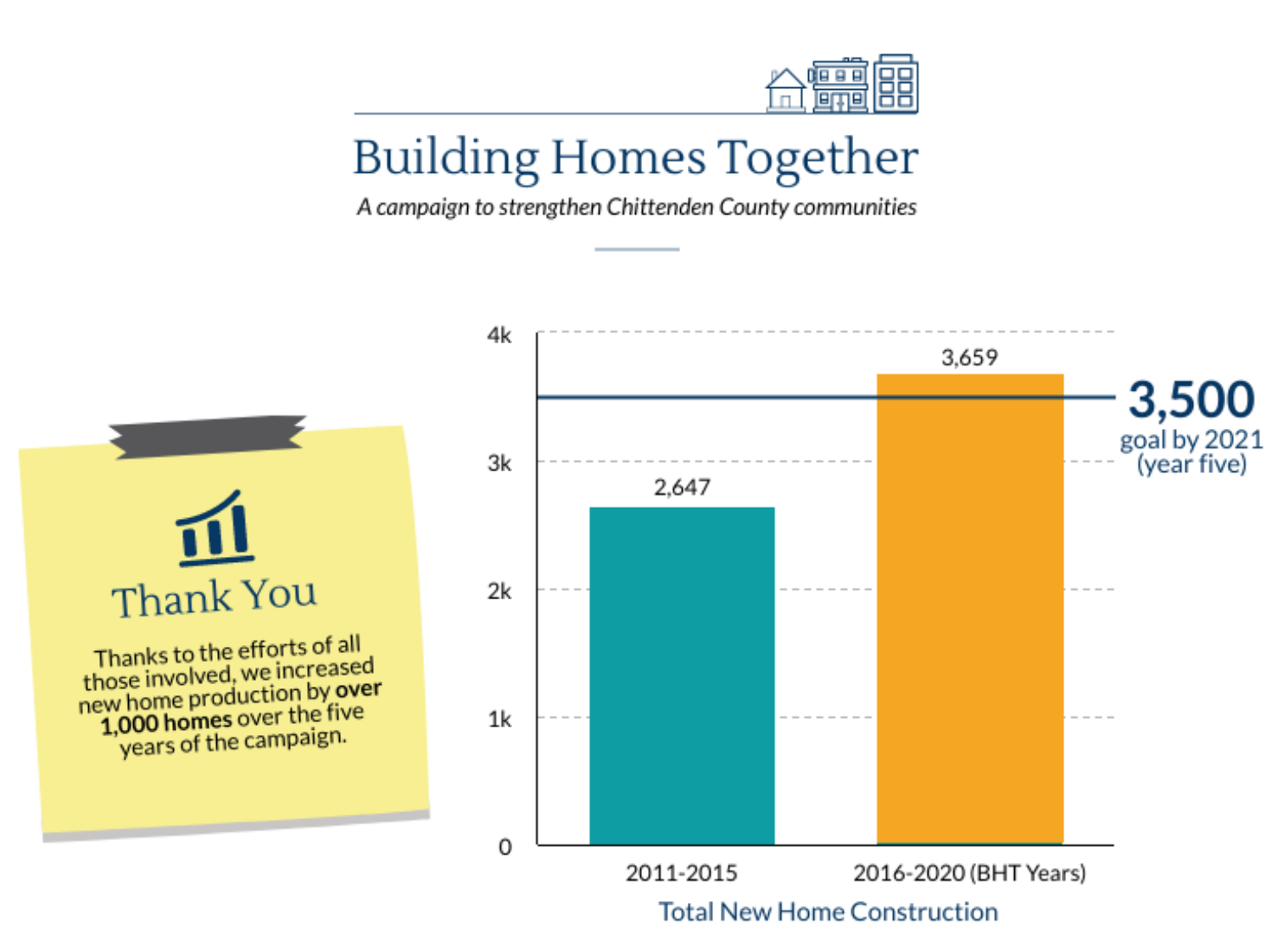

A campaign to strengthen Chittenden County communities

#### **Notable Accomplishments**

- The Housing for All Revenue Bond
- VT Department of Housing and Community Development completed a housing infill guidance project called *[Enabling Better Places: A Zoning Guide for Vermont](https://accd.vermont.gov/sites/accdnew/files/documents/CD/CPR/CPR-Z4GN-Guide-Final-web.pdf)  Neighborhoods*.
- Chittenden County Municipalities have done A LOT of great work!
	- Conducted Housing Needs Assessments
	- Established Housing Committees
	- Increased zoning density
	- Made Accessory Dwelling Units easier
	- Made development review process improvements
	- Established Housing Trust Funds
	- Adopted Inclusionary Zoning
	- Actively pursued grant funding for affordable housing construction
	- Donated municipal land for affordable housing
	- Reduced permit or impact fees
	- Received State Designation Providing Act 250 Relief
	- Participated in Regional Housing Discussions and Peer Learning
	- Housing Retention Requirements (Burlington and South Burlington)
	- Improved Infrastructure in Villages

HITTENDEN COUNTY RPC Communities Planning Together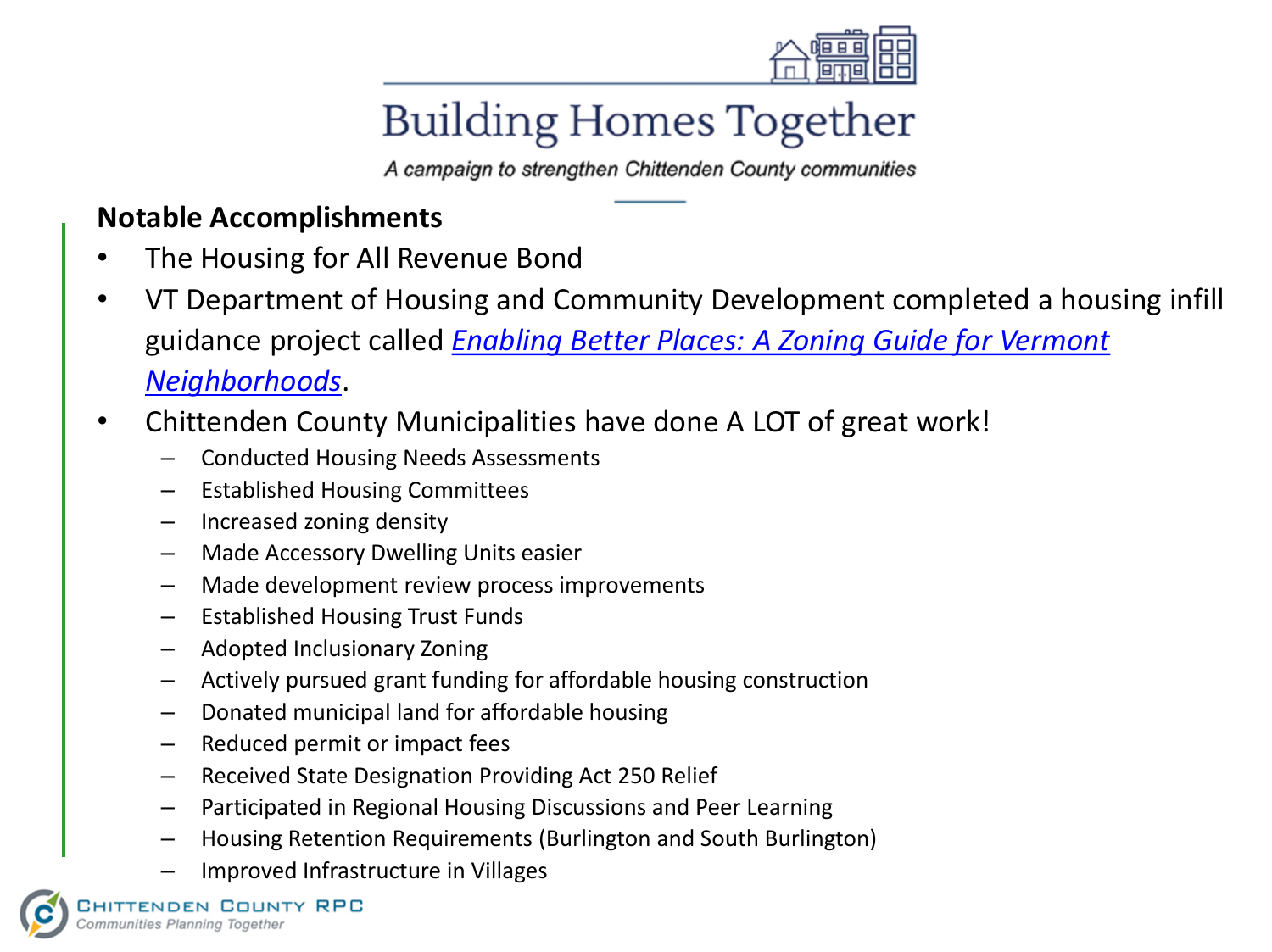

A campaign to strengthen Chittenden County communities

# *MUCH MORE TO DO*

*"Our work is incomplete. Without adequate and affordable housing supply and services, our communities cannot thrive, our businesses cannot find workers, our vulnerable citizens will not be healthy and stable."*

Michael Monte, CEO of the Champlain Housing Trust

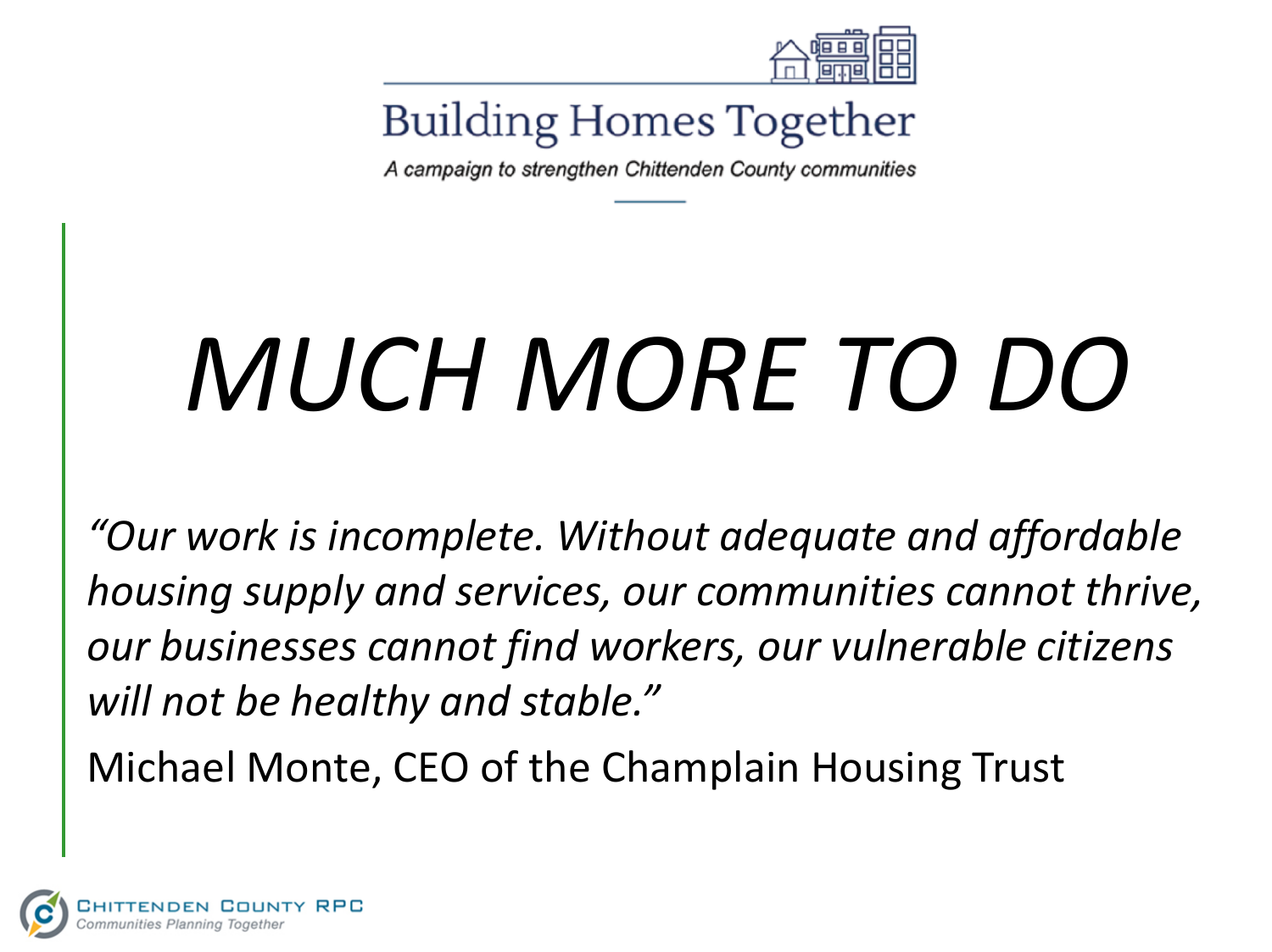

A campaign to strengthen Chittenden County communities

#### Affordable Housing Goal Update



140 new affordable homes/year on average for a total of 700 over the five-year campaign. (Over the five years, 536 affordable homes were added, falling short of the 700 goal.)

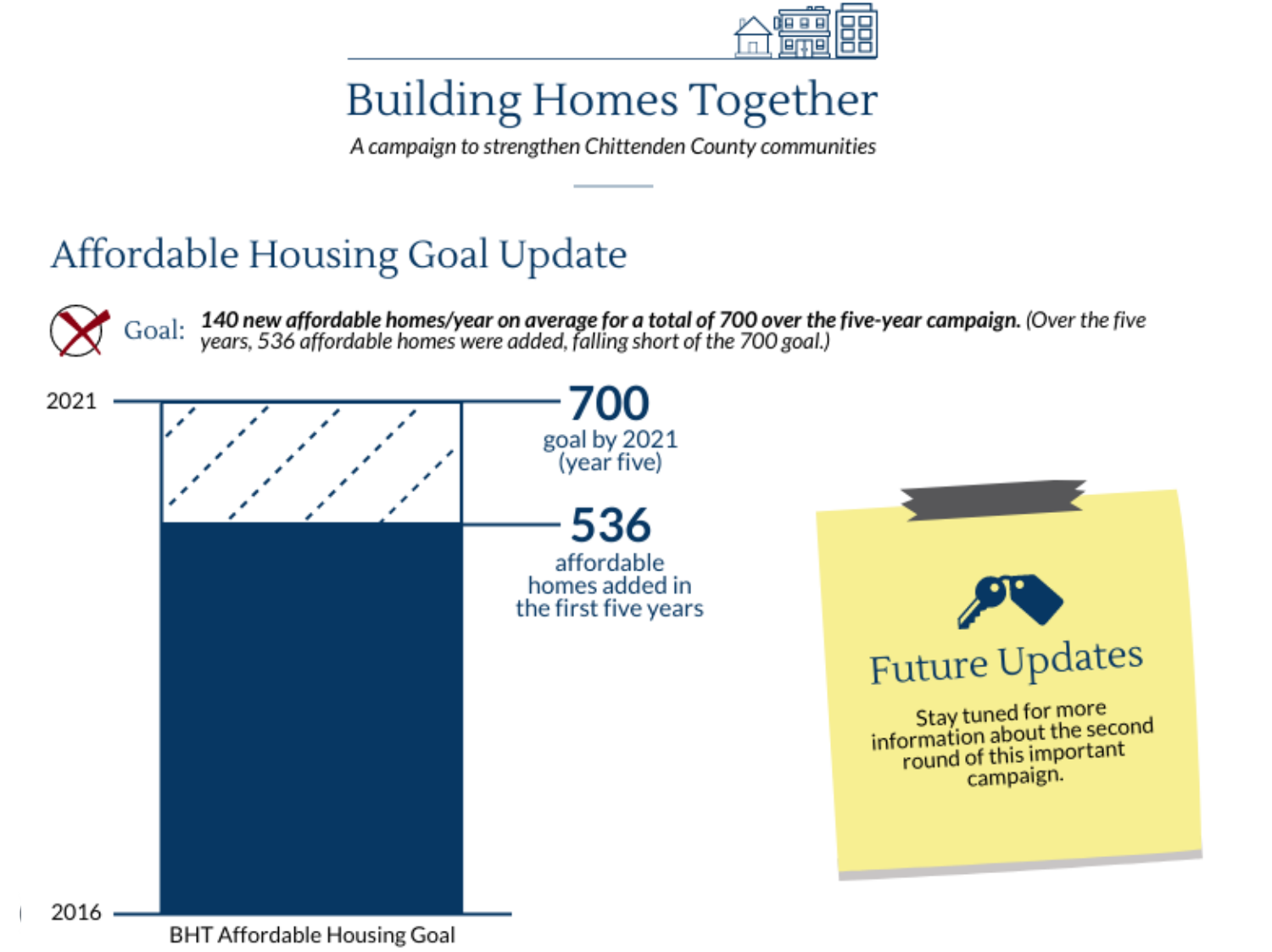

A campaign to strengthen Chittenden County communities

#### Chittenden County Vacancy Rate

While the total construction goal was met the first five years, indicators still point to an undersupplied market. We are still below a healthy rental vacancy rate.

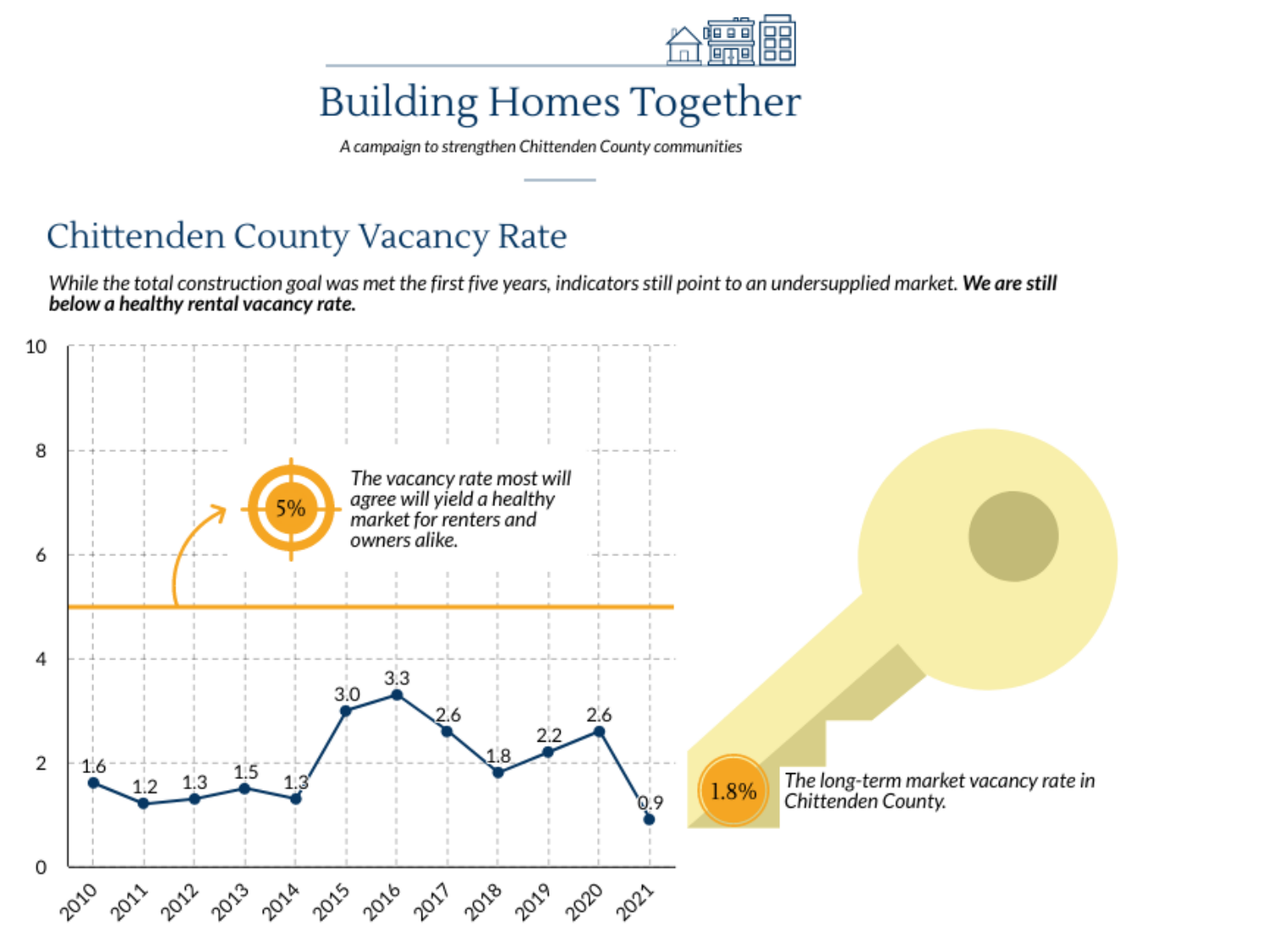

A campaign to strengthen Chittenden County communities

#### **Building Homes Together** 숢 Fairfax **Total Housing Units Constructed Total Affordable Housing Units Total Number of Housing Units in Chittenden County**  $\alpha$ Created 2016-2020  $\mathbf{v}$ vs. **Building Homes Together Goal** ൙ **Building Homes Together Goal**  $1.1k$  $0<sup>o</sup>$  $1<sub>k</sub>$  $\circ$ 3.7k<br>3,500  $\circ$ 900  $\Omega$ **Jousing Units** 800  $\Omega$ 536 700 600 700 500 400 2017 2016 2018 2019 2020 Year Number of Housing Units by Type and Municipality Total Number of Units by Housing Type in Chittenden County 2016-2020 2016-2020 900  $1.2k$ 800  $1k$ 700 600 800  $\infty$ **Housing Units** 500 600 400 400 300  $\infty$ 200 200 100 lun<mark>ti</mark>ngton  $\Omega$  $^{+}$  $-100$  $-200$  $\overline{\phantom{0}}$ 2016 2017 2018 2019 2020 Burlington Essex Huntington Richmond St. George Williston Municipality Ferrisburg<br>Chittenden County RPC, VCGI, Esri Canada, Esri, HERE, Garmin, SafeGraph, METI/NASA, USGS, EPA, Year Powered by Esri

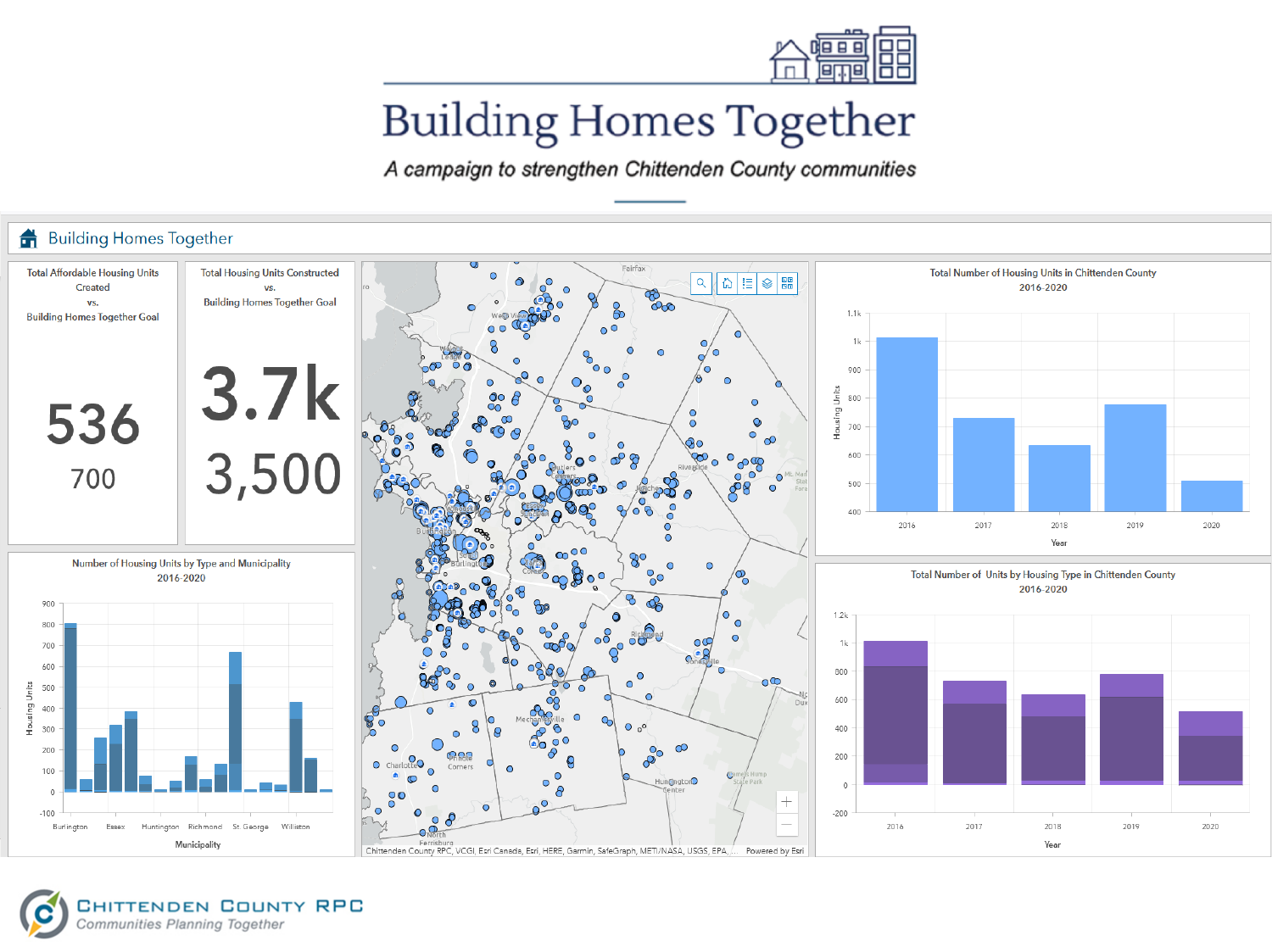

A campaign to strengthen Chittenden County communities

## *ROUND 2*

*"Communities across the county are struggling to maintain enough production to satisfy the demand for housing. Even with local housing committees advocating and developers wanting to build, we have had a hard time keeping up. It'll take a sustained increase in housing production to start to fix the market."* Charlie Baker, Executive Director of the Chittenden County Regional Planning Commission

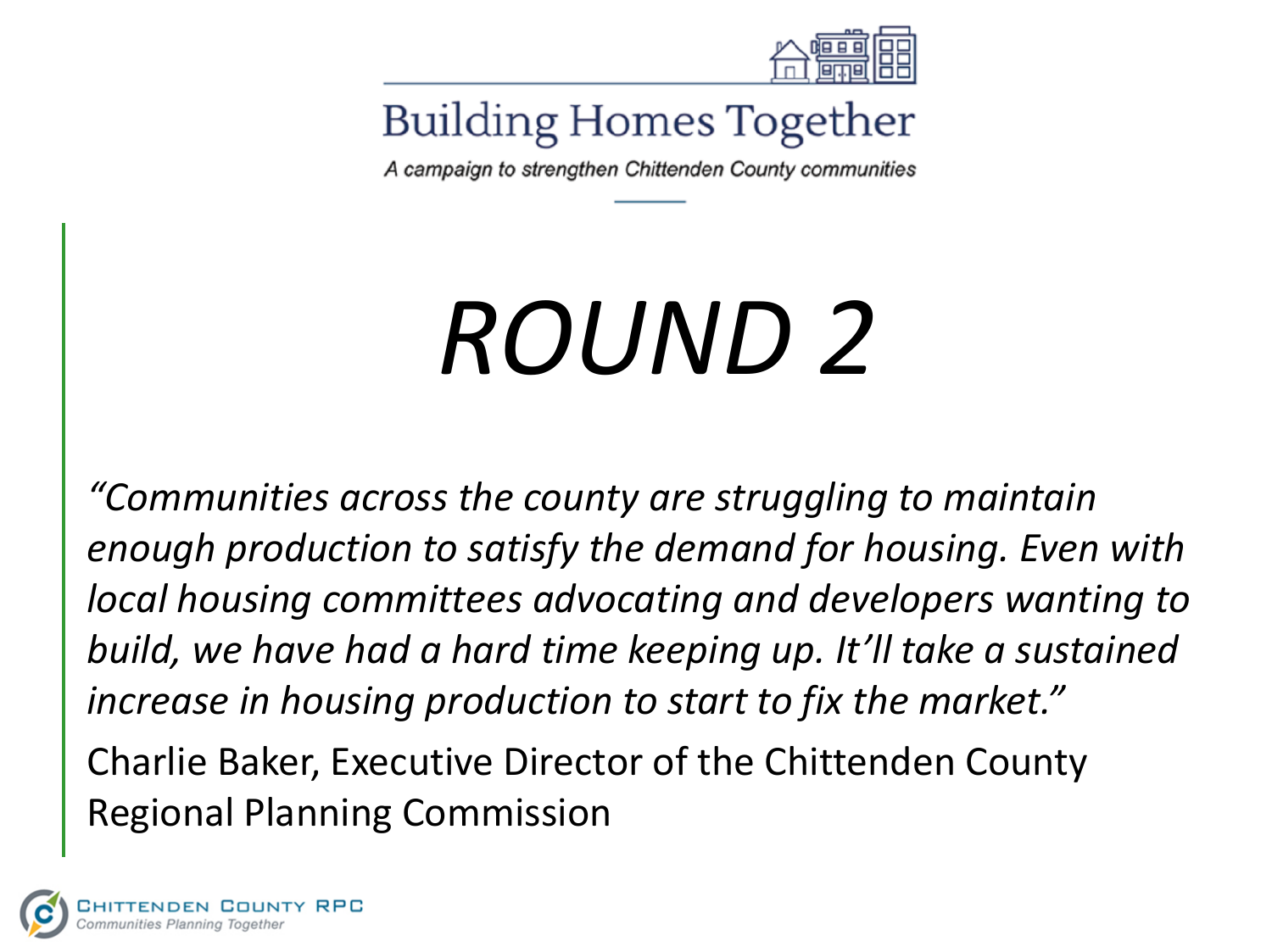

A campaign to strengthen Chittenden County communities

| This is what we need to meet unmet demand                                                               |                                              |       |
|---------------------------------------------------------------------------------------------------------|----------------------------------------------|-------|
| Housing Needs Assessment*                                                                               |                                              | 2,090 |
| To achieve a healthy vacancy rate                                                                       |                                              | 1,000 |
| To address homelessness & the high demand for more<br>homes in Chittenden County                        |                                              | 1,760 |
| Therefore, at minimum this is what we need to do to stabilize:<br>5,000 new homes with 1,250 affordable |                                              |       |
| 1,000 average per year new<br>homes                                                                     | 250 average per year new affordable<br>homes |       |

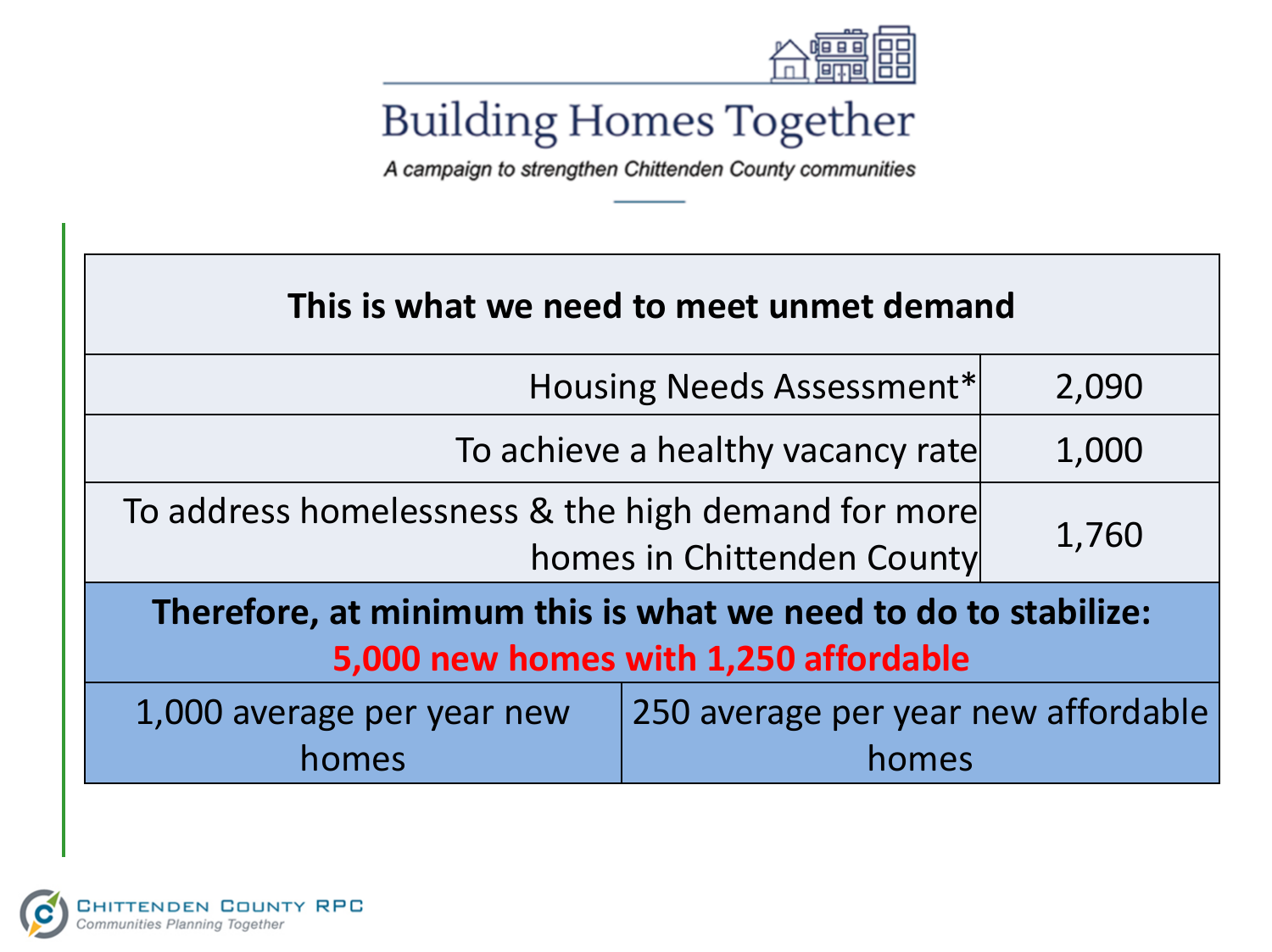## **Reactions?**

- New homes target poll.
- New affordable homes target poll.

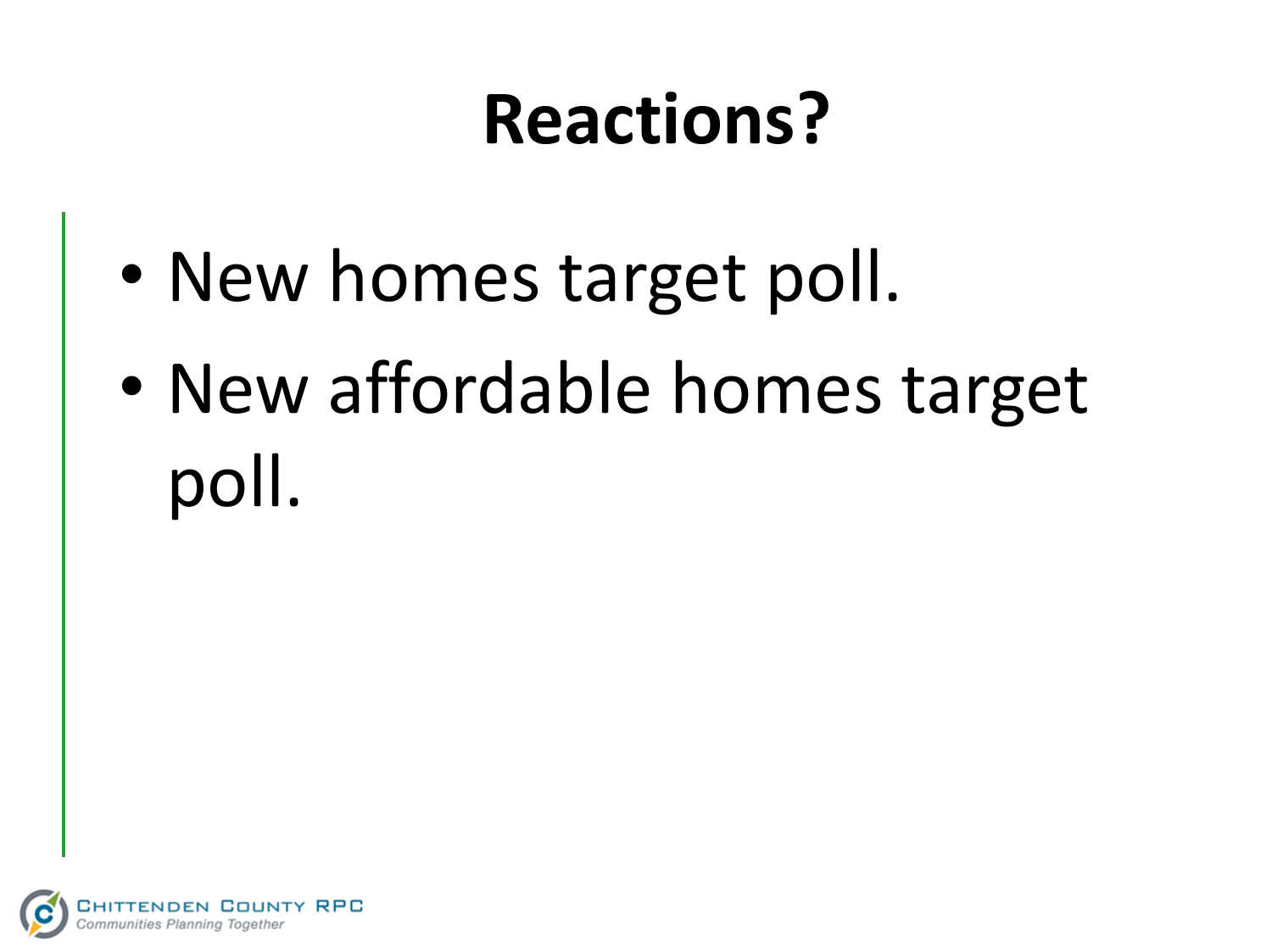## **What else?**

• The first round focused on policy changes (state & local), new capital, and education/advocacy. Any specific ideas for this next round?

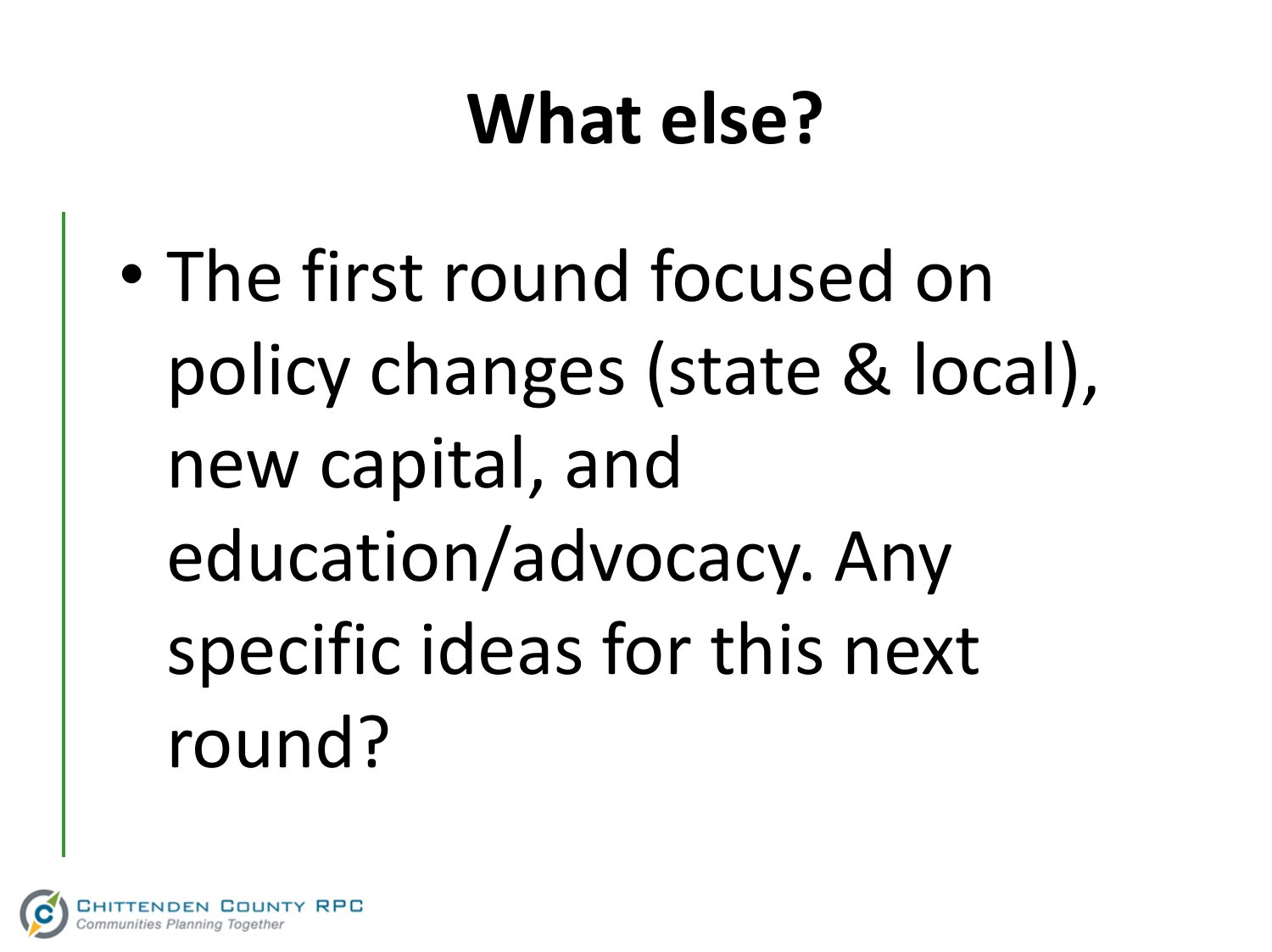## **Some starting thoughts**

- Addressing housing demand/needs
- Addressing equity
- What specific initiatives will have an impact?
- Suggested effective messaging?
	- –Example: building more homes in the right places is a climate change solution

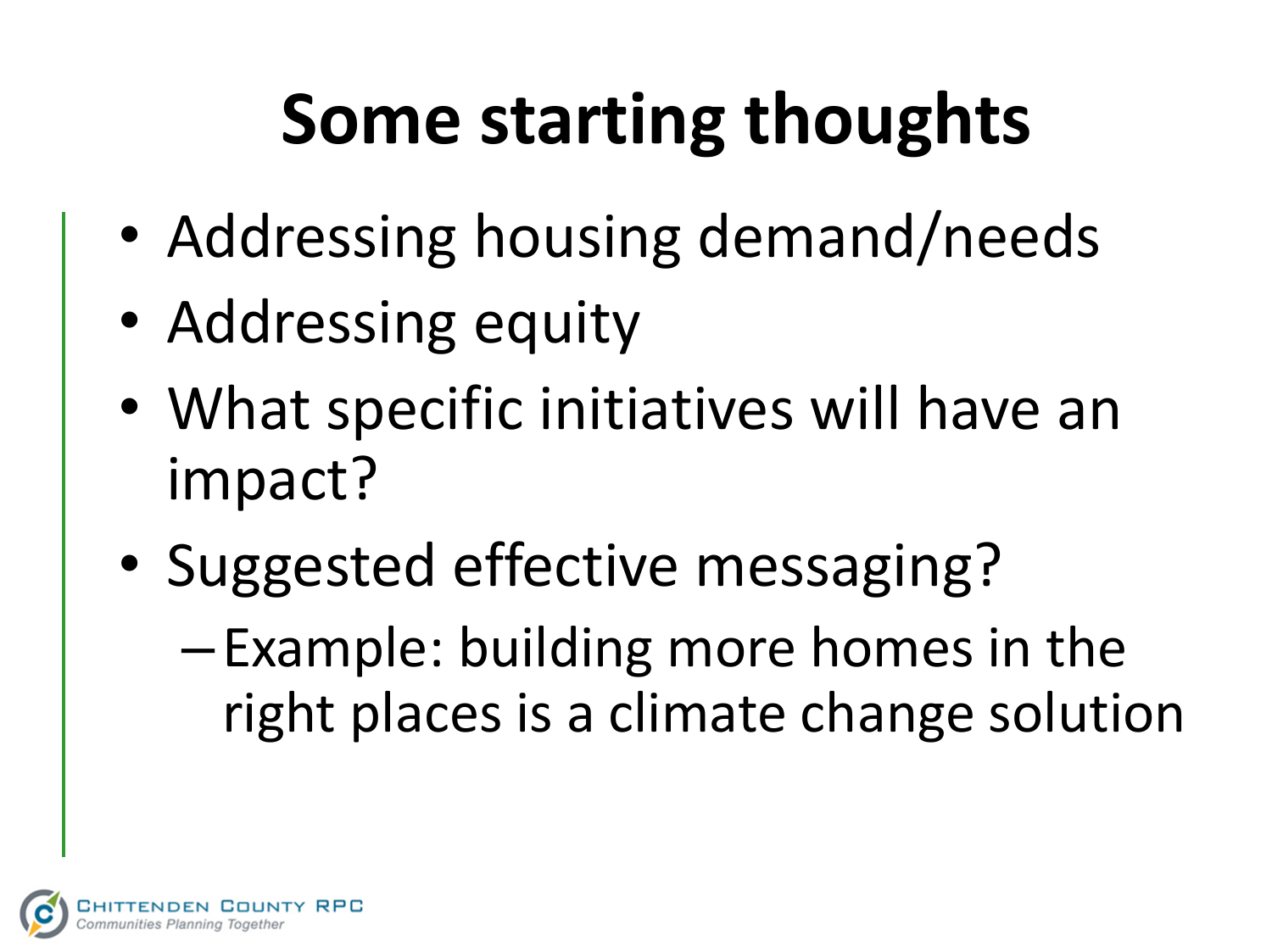### **Roundtable**

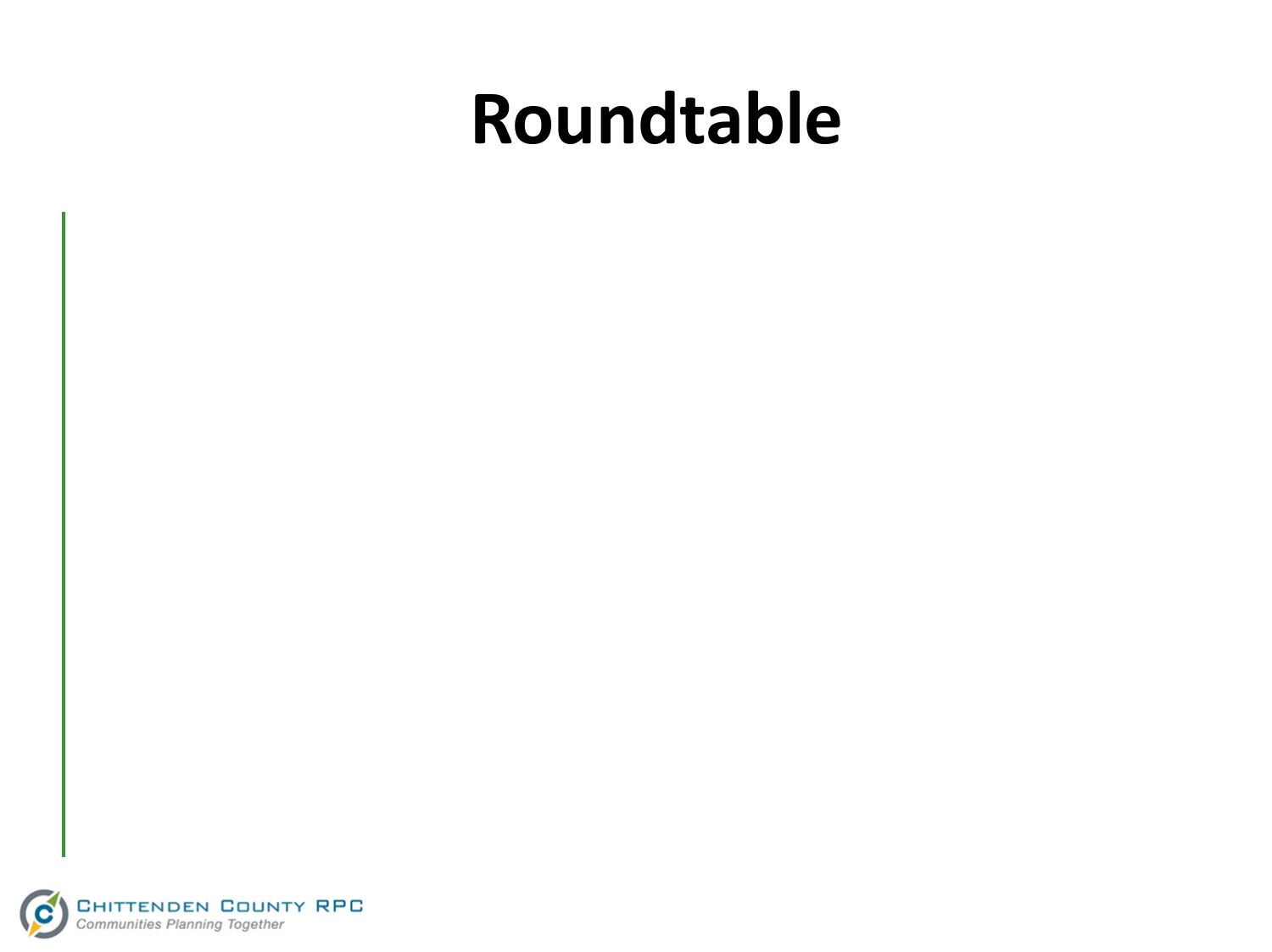### **Next Meeting Date**

• Proposed: Monday, January 31st